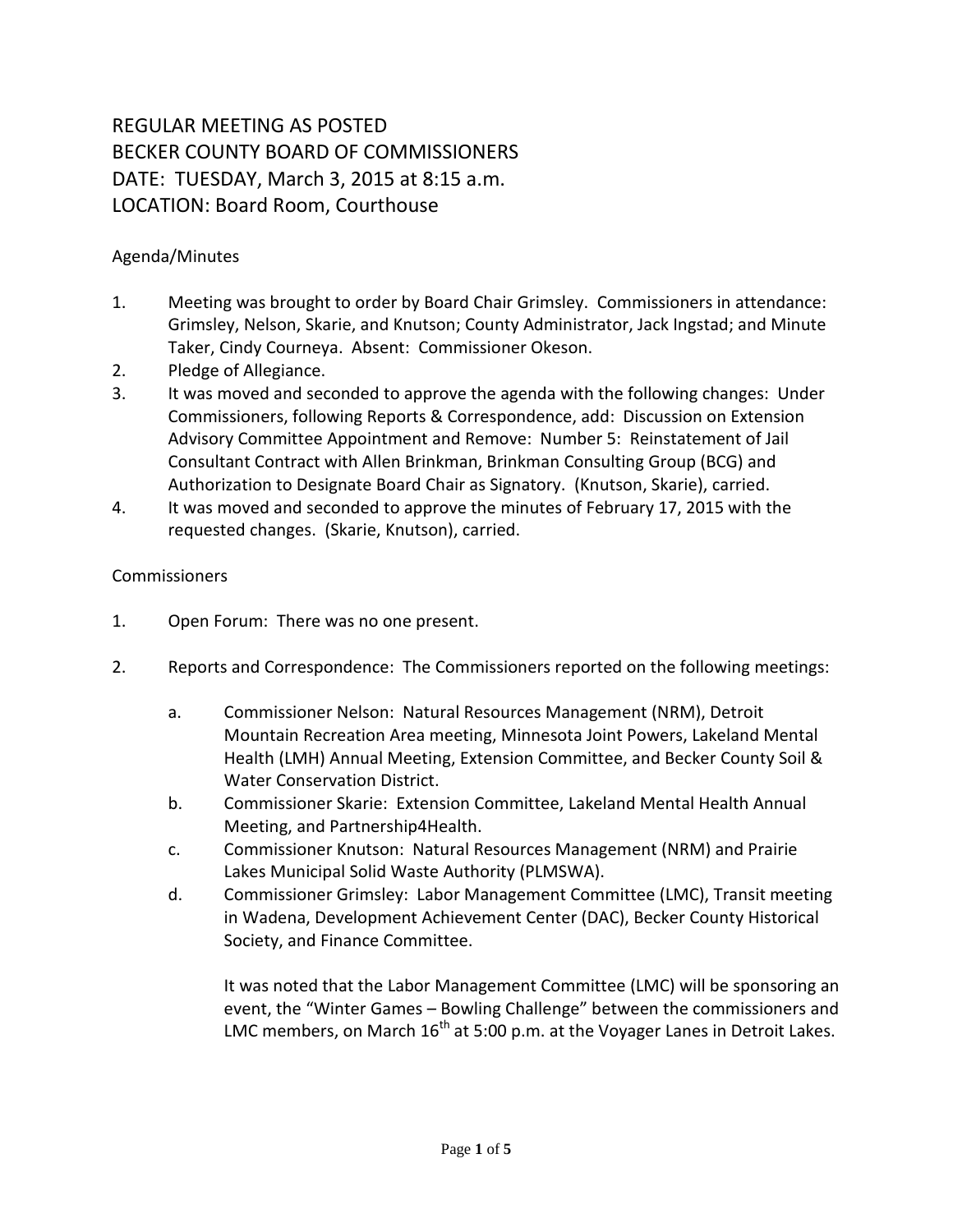- 3. Appointments:
	- a. **I**t was moved and seconded to re-appoint Dave Sherbrooke to the Airport Commission. (Nelson, Knutson), carried.
	- b. It was moved and seconded to support the recent appointment of Commissioner Nelson to the AMC Extension Advisory Committee, and to authorize per diem and mileage reimbursement for meeting attendance. (Knutson, Skarie), carried.
- 4. Discussion was held on the establishment of a Land Use Committee, with the board in agreement to wait until the full board is present.
- 5. County Administrator, Jack Ingstad, reported that the Planning and Zoning Supervisor position is considered "opened, until filled". Currently, twenty applications have been received, with five of those screened out due to not meeting the required minimum qualifications. Discussion was held in reference to establishing an Interview and Screening Committee with support given to appoint two citizens to the committee.

It was moved and seconded to approve the establishment of an Interview and Screening Committee for the Planning and Zoning Supervisor position to include Commissioner Nelson, Commissioner Knutson, County Administrator, Jack Ingstad, Human Resources Director, Nancy Grabanski and citizen representatives John Postovit and one member from the Planning Commission appointed at the discretion of Commissioner Knutson, and to also authorize per diem and mileage reimbursement for any appointed citizen representatives. (Skarie, Knutson), carried.

Board Chair Grimsley opened up the meeting for public comment. There was support to include citizens in the screening and hiring process, and specifically for the appointment of John Postovit as one of the citizens to serve in this capacity.

6. Jon Thomsen presented his retirement notice to the Board, with his resignation as Becker County Economic Development Association Director effective May 1, 2015. He thanked the past and current board members and staff for their assistance over the years, noting the rewarding and enjoyable experience it has been for him.

It was moved and seconded to accept the retirement notice from Jon Thomsen, as Becker County Economic Development Association Director, effective May 1, 2015. (Knutson, Nelson), carried. The Board thanked him for his years of service to Becker County.

7. Discussion was held in reference to the proposed agreement with the Becker County Soil & Water Conservation District (BCSWCD), for the administration of the Aquatic Invasive Species (AIS) Program for Becker County. County Administrator, Jack Ingstad, suggested the agreement could be approved today, with final approval or ratification of the agreement following a review by County Attorney, Gretchen Thilmony.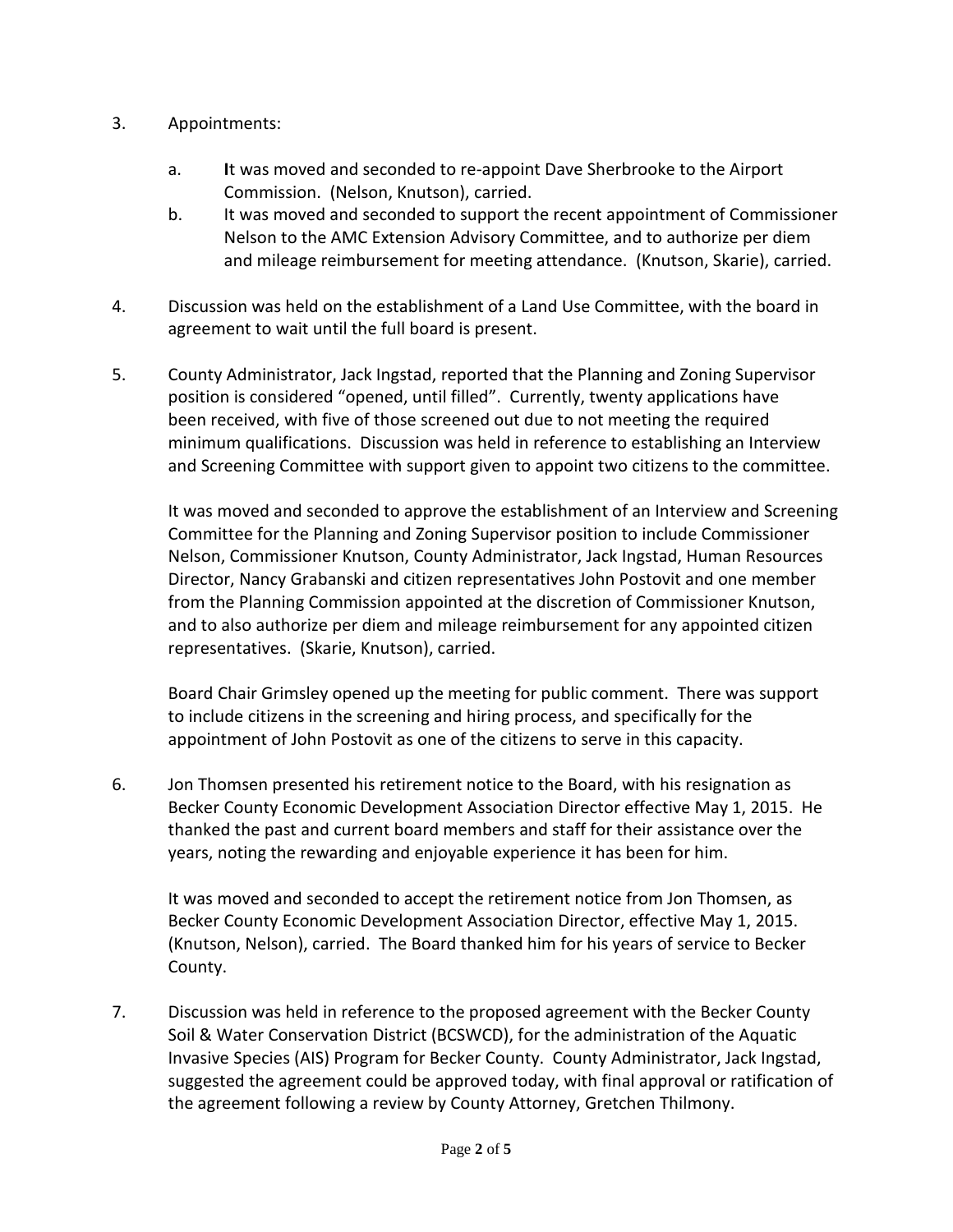Peter Mead, Director of the BCSWCD, reported that there has been discussion on establishing a new AIS Panel, to include a member from the Soil & Water Conservation Board, one County Commissioner, one representative from the Pelican River Watershed District, and two other members appointed by the Soil & Water Conservation Board. A brief discussion followed and there was overall consensus by the Board to appoint Commissioner Nelson as a member of the new AIS Advisory Board with Commissioner Okeson as an alternate member. It was also suggested that the current AIS Panel could dissolve and be replaced by the new AIS Panel.

Board Chair Grimsley opened up the meeting for public comment with none received.

It was moved and seconded to approve to enter into an agreement with the Becker County Soil and Water Conservation District (BCSWCD), to administer an Aquatic Invasive Species (AIS) Program for the Public Waters of Becker County, as presented, and with it noted that the agreement is considered a "working document". (Nelson, Skarie), carried.

Auditor-Treasurer: Mary Hendrickson presented:

- 1. Licenses and Permits:
	- a. It was moved and seconded to approve the Liquor Renewal License for Curley's on Cotton Lake - Erie Township. (Knutson, Skarie), carried.
	- b. It was moved and seconded to approve the 3.2 On/Off Sale Renewal Licenses for the following:
		- i. Jolly Fisherman Round Lake Township;
		- ii. The Hideaway Resort Shell Lake Township;
		- iii. Tamarac Resort Sugar Bush Township;
		- iv. Richard Sherbrooke/Cormorant Store, Inc. Cormorant Township;
		- v. Michael Levin/Green Valley Golf Cormorant Township;

vi. Loon Echo, Inc./Elbow Lake Store & Bar – Round Lake Township. (Knutson, Nelson), carried.

- 2. It was moved and seconded to approve Resolution 03-15-1A, as presented, to approve an easement to Wolf Lake Township, with the easement across tax forfeited land located in the SE1/4 of Section 23, Township 139, Range 37, in order to provide access to a landlocked private parcel. (Knutson, Nelson), carried.
- 3. It was moved and seconded to accept the Cash Comparison and Investment Summary for December 2014. (Nelson, Knutson), carried.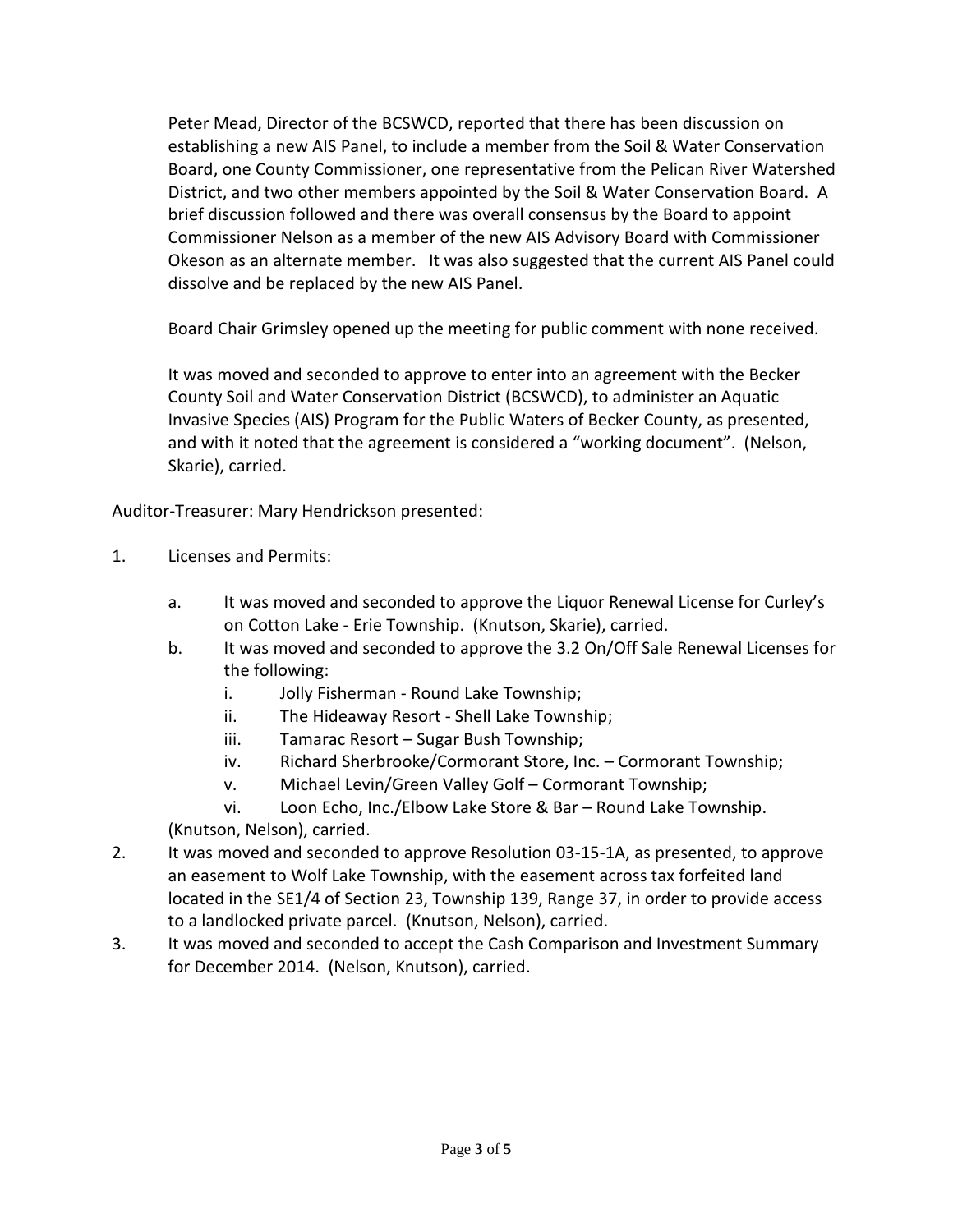Finance Committee: Mary Hendrickson presented:

- 1. It was moved and seconded to approve the Regular Claims, Auditor's Warrant, and Over 90-Day Claims for the following:
	- a. Auditor's Warrants (Tuesday Bills):
		- i. 02/20/2015 in the amount of \$39,276.87.
	- b. Over 90-Days:
		- i. St. Joseph's Area Health Service in the amount of \$5,418.64; sent to wrong address;
	- ii. L&M Fleet Supply in the amount of \$207.26; invoice was misplaced. (Nelson, Skarie), carried.
- 2. Discussion was held in reference to the dishwasher motor going out in the jail kitchen, noting that the Sheriff's Committee is waiting on a quote yet. It was moved and seconded to authorize the Sheriff's Committee to incur the expense to either replace or repair the jail kitchen dishwasher at their discretion, with the final decision to be ratified by the Board. (Knutson, Nelson), carried.

Sheriff: Sheriff Todd Glander presented:

- 1. Sheriff Todd Glander commented on the recent \$500 donation to the Sheriff's Department that was approved for acceptance by the Board of Commissioners at the Board meeting of February  $17<sup>th</sup>$ . He recognized Mr. and Mrs. John Gunderson for their generosity, noting that they have designated the funds be used towards the purchase of safety related item(s).
- 2. It was moved and seconded to approve Resolution 03-15-1G, to internally post, interview, and hire one (1) full-time Sheriff Jail Sergeant, due to a retirement, and to backfill as necessary. (Skarie, Nelson), carried.

Human Services: Christy Ramsey and Denise Warren presented:

1. It was moved and seconded to approve the Human Services claims for Human Services, Community Health, and Transit. (Skarie, Knutson), carried.

Highway: Jim Olson presented:

- 1. It was moved and seconded to approve Resolution 03-15-1C, to hereby authorize and direct the County Engineer to purchase a new Homak 72" Rolling Toolbox and 72" Top Toolbox for the Highway Shop from Northern Tool and Equipment at the low quote of \$2,199.98, and as detailed in the Capital Expenditure Request. (Nelson, Knutson), carried.
- 2. It was moved and seconded to approve Resolution 03-15-1D, to hereby authorize and direct the County Engineer to purchase and have installed a commercial dehumidifier for the Lake Park Shop from Green's Plumbing at the low quote of \$5,450.00, and as detailed in the Capital Expenditure Request. (Nelson, Skarie), carried.